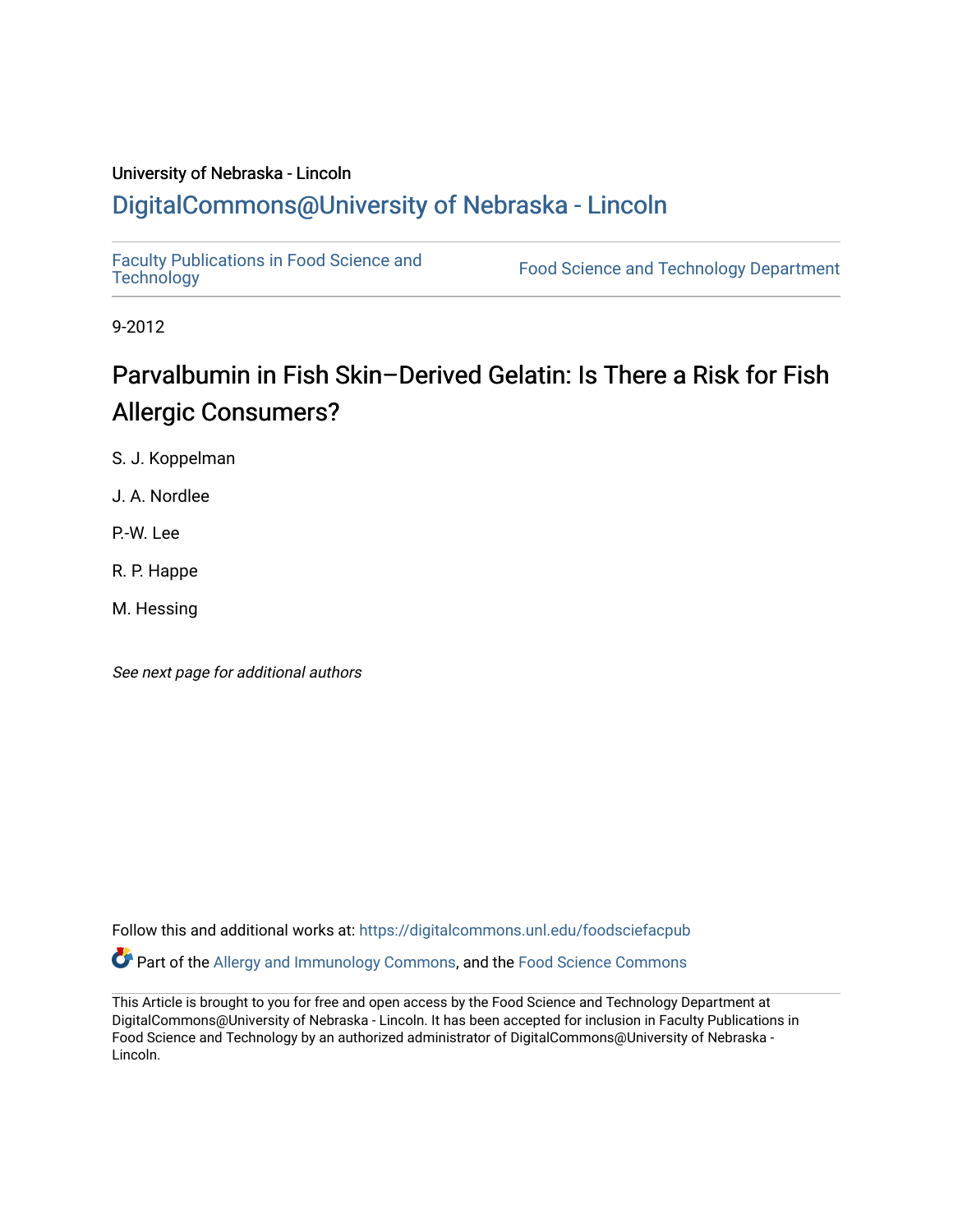### Authors

S. J. Koppelman, J. A. Nordlee, P.-W. Lee, R. P. Happe, M. Hessing, R. Norland, T. Manning, R. Deschene, G. A. H. De Jong, and S. L. Taylor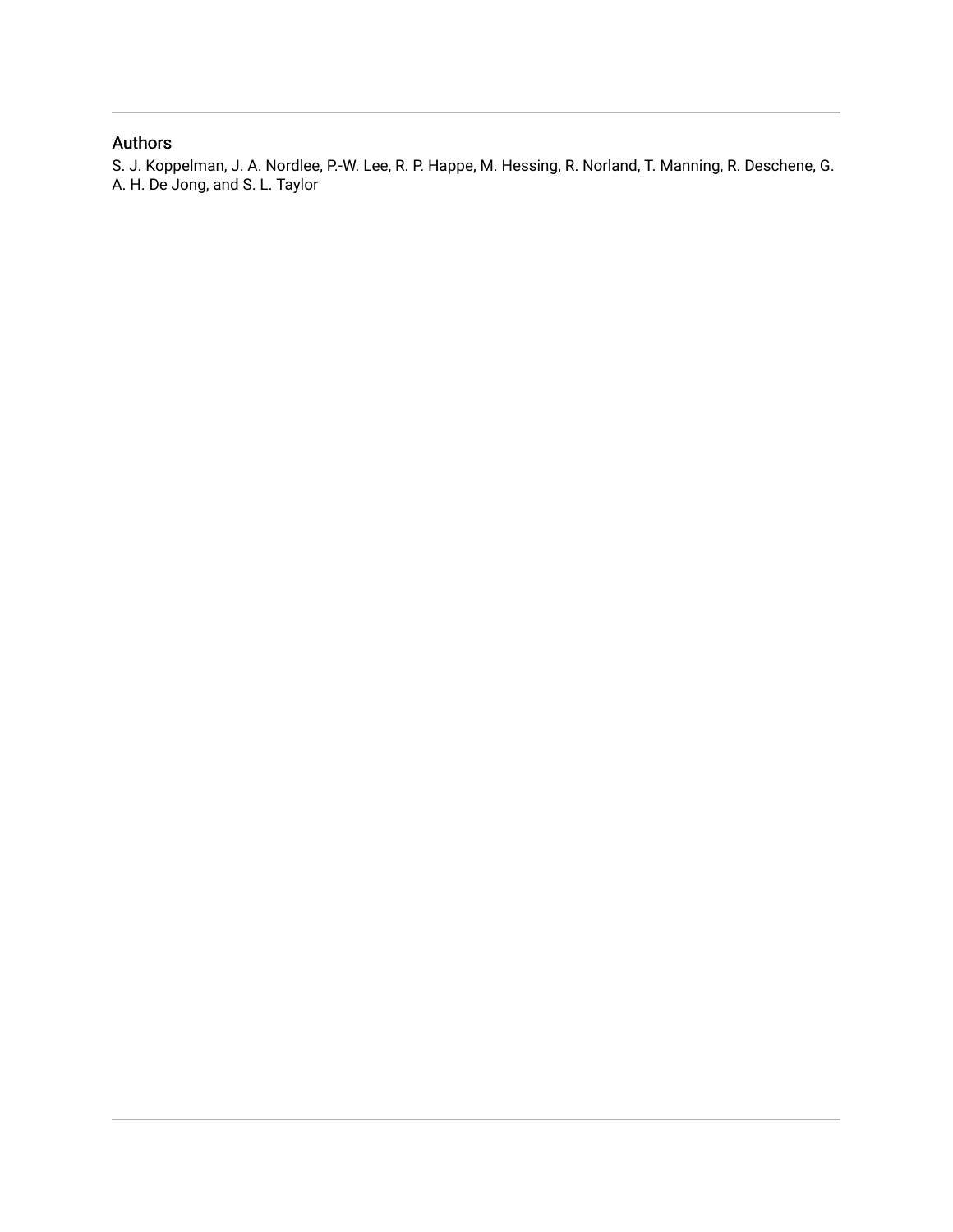

Published in *Food Additives & Contaminants: Part A* 29:9 (September 2012), pp. 1347–1355; doi: 10.1080/ 19440049.2012.698399 Copyright © 2012 Taylor & Francis. Used by permission. Submitted February 27, 2012; revised and accepted May 25, 2012; published online July 24, 2012.

# **Parvalbumin in Fish Skin–Derived Gelatin: Is There a Risk for Fish Allergic Consumers?**

S. J. Koppelman,<sup>1,2</sup> J. A. Nordlee,<sup>1</sup> P.-W. Lee,<sup>1</sup> R. P. Happe,<sup>3</sup> M. Hessing,<sup>4</sup>

R. Norland, <sup>5</sup> T. Manning, <sup>6</sup> R. Deschene, <sup>7</sup> G. A. H. De Jong, 3

and S. L. Taylor<sup>1</sup>

- 1. Food Allergy Research and Resource Program, University of Nebraska–Lincoln, Lincoln, Nebraska, USA
- 2. HAL Allergy, Leiden, The Netherlands
- 3. TNO, Zeist, The Netherlands
- 4. Podiceps BV, Utrecht, The Netherlands
- 5. Norland Products Inc., Cranbury, New Jersey, USA
- 6. RPC–Food Fisheries and Aquaculture Department, Fredericton, New Brunswick, Canada
- 7. Kenney & Ross Ltd, Port Saxon, Nova Scotia, Canada

*Corresponding author* – S. L. Taylor, emai[l staylor2@unl.edu](mailto:staylor2@unl.edu)

Present address of R. P. Happe: Lipid Nutrition, Wormerveer, The Netherlands

#### **Abstract**

The major allergen parvalbumin was purified from cod muscle tissues, and polyclonal antibodies were raised toward it. The antibodies were tested for specificity, and an enzyme-linked immunosorbent assay (ELISA) was developed using these antibodies. The ELISA was applied to measure parvalbumin in cod skin, the starting material for fish gelatin made from deep sea, wild fish. The ELISA was sufficiently sensitive (LLOQ =  $0.8 \text{ ng } \text{m}$ -1 in extracts, corresponding to  $0.02 \mu$ g of parvalbumin per g of tissue) and did not cross-react with common food constituents. Fish gelatin, wine, and beer, matrices for the potential use of this ELISA, did not cause disturbance of the assay performance. The data show that the parvalbumin content in cod muscle tissue is 6.25 mg  $g^{-1}$ , while the skins contained considerably less,  $0.4$  mg  $g^{-1}$ . Washing of the skins, a common industrial procedure during the manufacturing of fish gelatin, reduced the level of parvalbumin about 1000-fold to 0.5 mg  $g^{-1}$ ,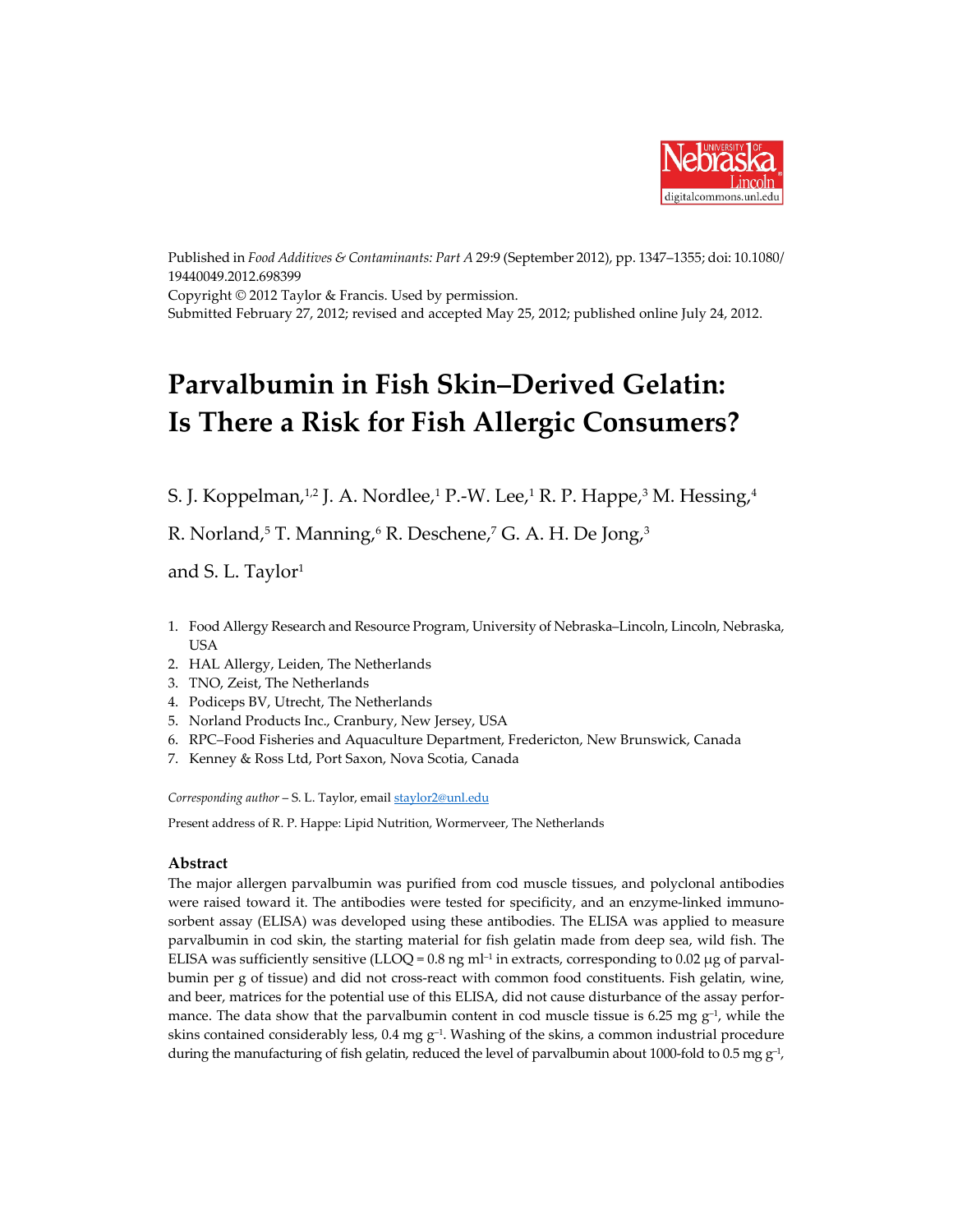or 0.5 ppm. From 95 commercial lots of fish gelatin it is shown that 73 are below 0.02 mg  $g^{-1}$  parvalbumin. From the other 22 lots, the one with the highest concentration contained 0.15 mg  $g^{-1}$  of parvalbumin. These levels are generally assumed to be safe for fish-allergic individuals.

**Keywords:** allergen, fish, parvalbumin, fining, wine, beer

#### **Introduction**

Fish forms an important component of the human diet in Western and developing countries; it is rich in protein representing all essential amino acids and rich in some vitamins and minerals. The presence of omega-3 unsaturated fatty acids provides potential health benefits (Kris-Etherton et al. 2002; Riediger et al. 2009). In addition to the consumption of muscle tissue, fish-derived products are used in a variety of food products as ingredients with specific functionality. Gelatin from fish skin–derived collagen is an example of a value-added food ingredient widely used for several purposes in the food industry, including for clarification purposes in the beverage industry, for encapsulation of vitamins, and as a thickening agent. Fish gelatin also complies with kosher and halal requirements. Gelatin is obtained by the hydrolysis of collagen, which is the principal protein found in the skin and bones of many fish, including the commercially important cod.

Fish is an allergenic food source, and parvalbumin is considered to be the most important fish allergen. Parvalbumin is mainly found in muscle tissues where it plays a role in the muscle contraction/relaxation cycle, calcium buffering, and signal transduction (Kretsinger 1980). Parvalbumin from fish is considered to be a panallergen for fish-allergic patients, and parvalbumins from many different fish that are commonly consumed in Western countries share biochemical and immunochemical characteristics (Taylor et al. 2004; van Do et al. 2005). Evidence also indicates that parvalbumin is the major cross-reacting allergen in tropical fish commonly consumed in Asia-Pacific countries (Lim et al. 2008).

The development of an immunochemical assay to detect parvalbumin from cod was recently accomplished (Faeste and Plassen 2008). Faeste and Plassen (2008) demonstrated that the enzyme-linked immunosorbent assay (ELISA) platform is suitable for the sensitive detection of cod parvalbumin. Using similar assays, Kuehn et al. (2010) recently demonstrated that the parvalbumin content varied among different fish species, and that parvalbumin could be detected in processed fish products. Such analytical tools are valuable for quality assurance approaches in the food industry. Other techniques based on DNA amplification, such as PCR, are becoming available for speciation of fish in food products (Hildebrandt 2010). However, the sensitivity of DNA-based methods is above the threshold that is relevant for fish-allergic consumers, and it is a circumstantial demonstration of the presence of the fish allergen because DNA rather than proteinaceous allergen is being detected. This is particularly a problem when ingredients are prepared from fish by procedures potentially separating protein from DNA.

Parvalbumins are small acidic proteins (MW = 10–12 kDa, pI = 4.0–5.2) that are very soluble under various conditions (Elsayed and Aas 1971; Kretsinger and Nockold 1973). Therefore, parvalbumins may be found in fish-based ingredients other than muscle tissue and can potentially be present in ingredients like gelatin. Even though fish gelatin is used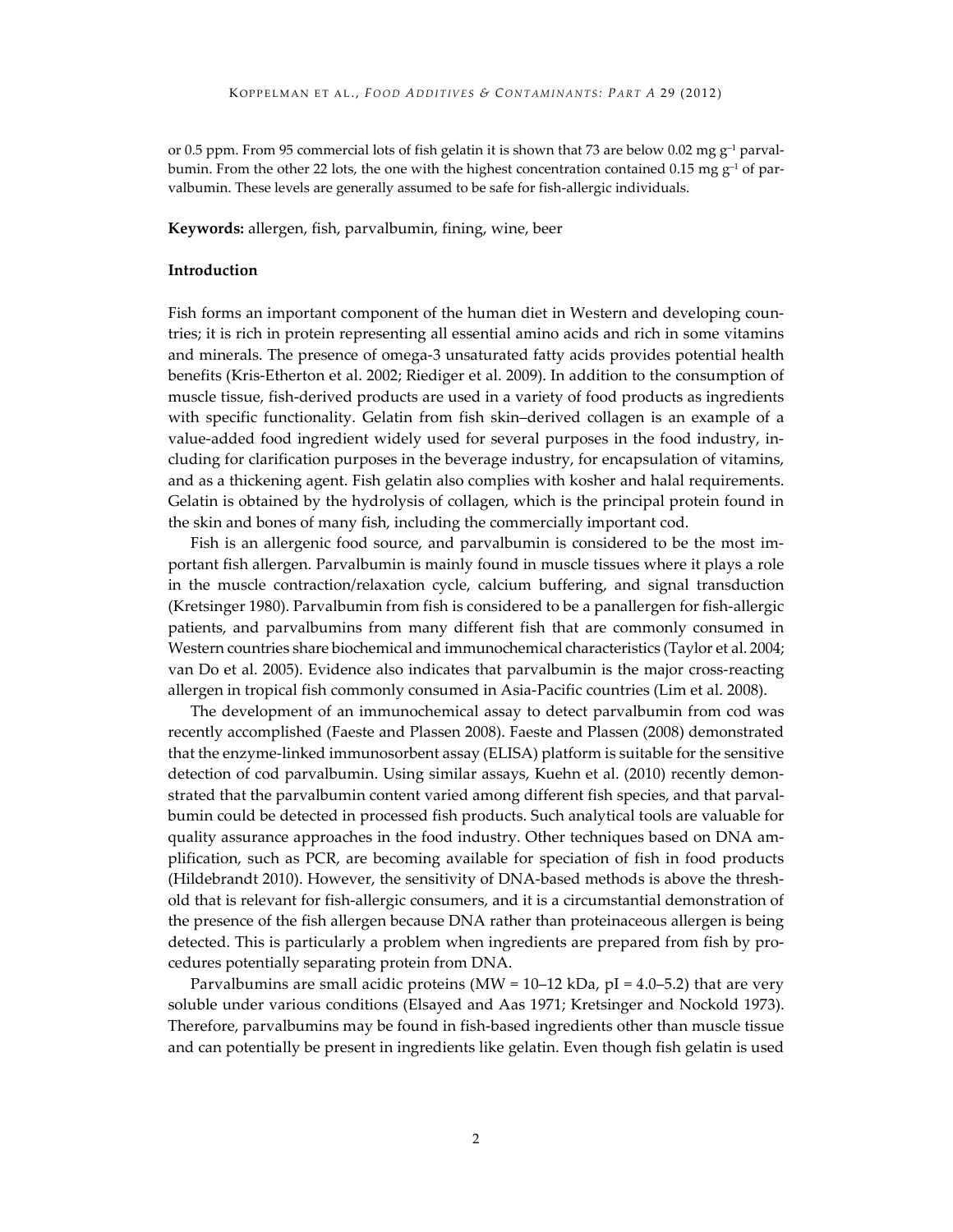in small amounts for fining of wine  $(10 \text{ g} \text{ h}^{-1})$ ; where hl is hectoliter), there is a concern that parvalbumin potentially present in fish gelatin poses a risk to fish-allergic consumers. However, the current practice for the manufacturing of gelatin involves extensive washing of the fish skins, which may serve to reduce the parvalbumin levels in this ingredient.

The aim of the current study is to develop an immunochemical assay suitable to detect and quantify parvalbumin in the various steps of fish gelatin production. It is shown that the washing process currently being applied in fish gelatin production by one manufacturer reduces the remaining parvalbumin in fish skin to very low levels so that the resulting gelatin is unlikely to trigger an allergic reaction in fish-allergic consumers. Furthermore, the levels of parvalbumin in commercial lots of fish gelatin were evaluated using the assay described herein.

#### **Materials and methods**

#### *Purified parvalbumin for immunization*

Parvalbumin was purified from frozen Atlantic cod (*Gadus morhua*) fillets using a protocol developed for the purification of parvalbumin from carp (Koppelman et al. 2010). Briefly, portions of 500 g of cod fillet were partially thawed and mixed with 500 ml demineralized water. After homogenization, 950 ml demineralized water, 40 ml 1M TRIS-HCl (pH 8.0) and 15 ml 1M NaOH were added, and the slurry was stirred for 10 min while the pH was kept at 9.0 by the addition of NaOH (1 M). The extract was clarified and subsequently applied to a Sephadex G-75 column (equilibrated with 20mM TRIS-HCl pH 8.0). Fractions were tested for the presence of parvalbumin (by means of SDS-PAGE and visual judgment of the presence of a 12 kDa protein band). Parvalbumin-containing fractions were collected, pooled, and applied to a Source-Q column equilibrated with 20 mM TRIS-HCl pH 8.0. After washing, the column was eluted by a linear gradient from zero to 0.15 M NaCl. The pooled parvalbumin fractions were desalted by means of a Sephadex G25 column, and the final protein batch was lyophilized. All chromatography steps were performed as described for the purification of carp parvalbumin (column dimensions, flow rates, purification apparatus and software). One final batch was prepared with a total yield of 2.8 g, with a purity of more than 95% as was checked by means of SDS-PAGE; the protein showed a single band on the gel (Fig. 1). MALDI-TOF analysis revealed molecular weights of  $11364.5 \pm 0.36$ and 11462.1 ± 0.02 Da, matching with the two gene transcripts of Parvalbumin beta-*Gadus morhua* (Atlantic cod), i.e. Q90YL0\_GADMO and Q90YK9\_GADMO. Peptide mass fingerprinting revealed peptides with up to 50% sequence coverage for Q90YL0\_GADMO (data not shown). These data confirm unambiguously that the purified protein is the desired allergen from cod.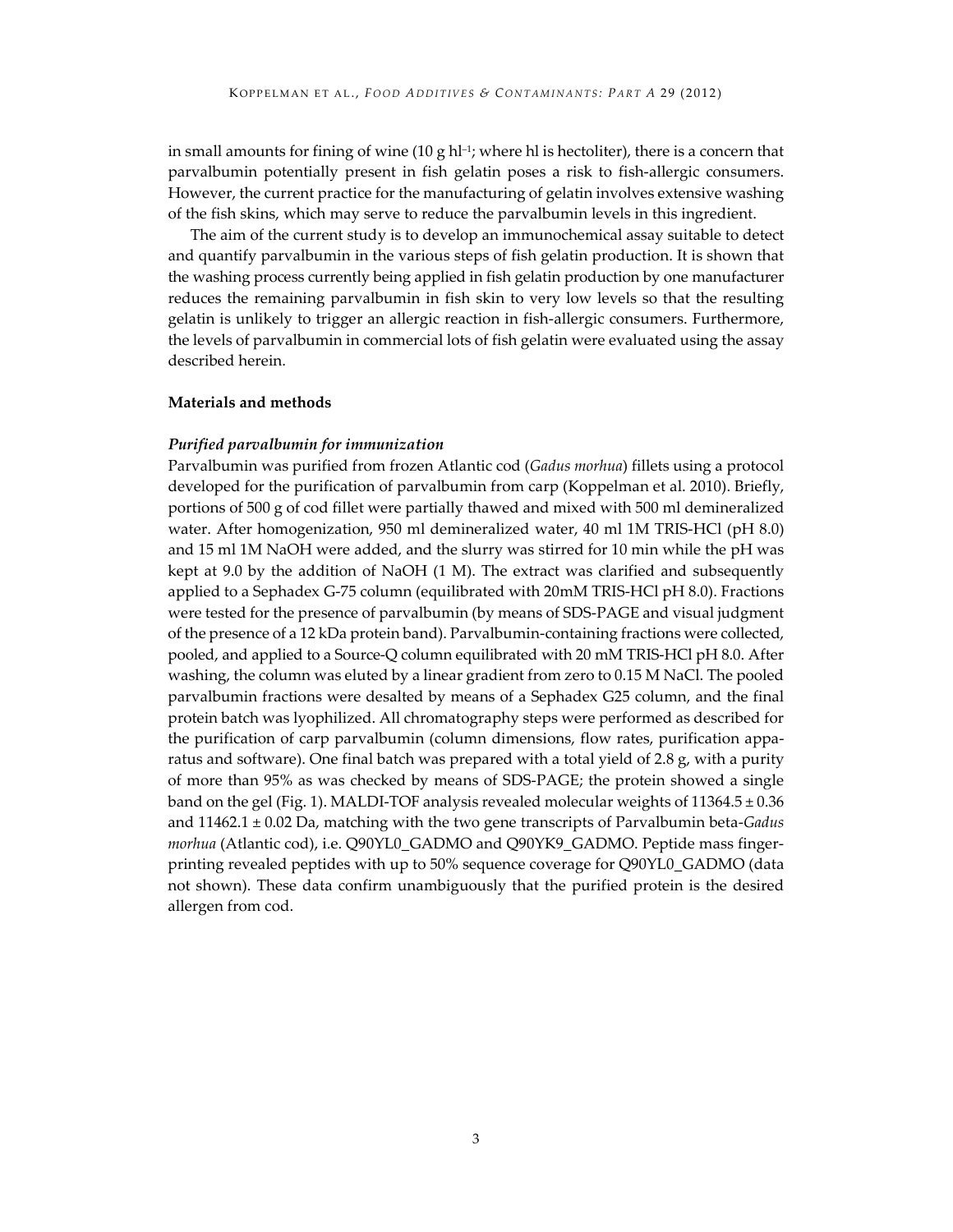

**Figure 1.** SDS-PAGE of cod parvalbumin. Lane M, molecular weight marker; Cod, cod extract. The following lanes show the purified cod parvalbumin analyses in different amounts (mg/lane).

#### *Preparation of antisera*

Polyclonal antibodies were produced at Covance Research Products, Inc. (Denver, Pennsylvania, USA) in three New Zealand White rabbits. The three rabbits received initial intradermal injections (back, two sites) with 200 mg purified parvalbumin protein mixed with Titermax Classic Adjuvant (Sigma-Aldrich Co., St. Louis, Missouri, USA). The subsequent scheduled boosts were performed approximately every 28 days with 100 mg parvalbumin protein at alternating subcutaneous injection sites (either neck or dorsal). The monthly boosts were performed with rotating adjuvant, mixing the purified parvalbumin protein with Titermax Classic Adjuvant for one scheduled boost followed by the next two scheduled boosts using the protein mixed with Freund's Incomplete Adjuvant (Thermo Scientific Pierce Protein Research Products, Rockford, Illinois, USA). Production bleeds were initiated 3 months after the commencement of the project when titers at 1  $\mu$ g ml<sup>-1</sup> (0.1  $\mu$ g/well) parvalbumin coat rose to greater than 70,000 (70,000–190,000) in each of the three rabbits. Titers were sustained at more than 50,000 (54,000–270,000) for at least 12 months after initiation of the project.

#### *Antibodies*

#### *Protein-G purified antibodies for coating ELISA plates*

A total of 2 ml of antiparvalbumin serum was loaded onto a 1 ml Protein-G column (GE Healthcare Life Sciences, Diegem, Belgium; following the manufacturer's instructions). After washing with phosphate-buffered saline (PBS; 137 mM NaCl, 10 mM phosphate, 2.7 mM KCl,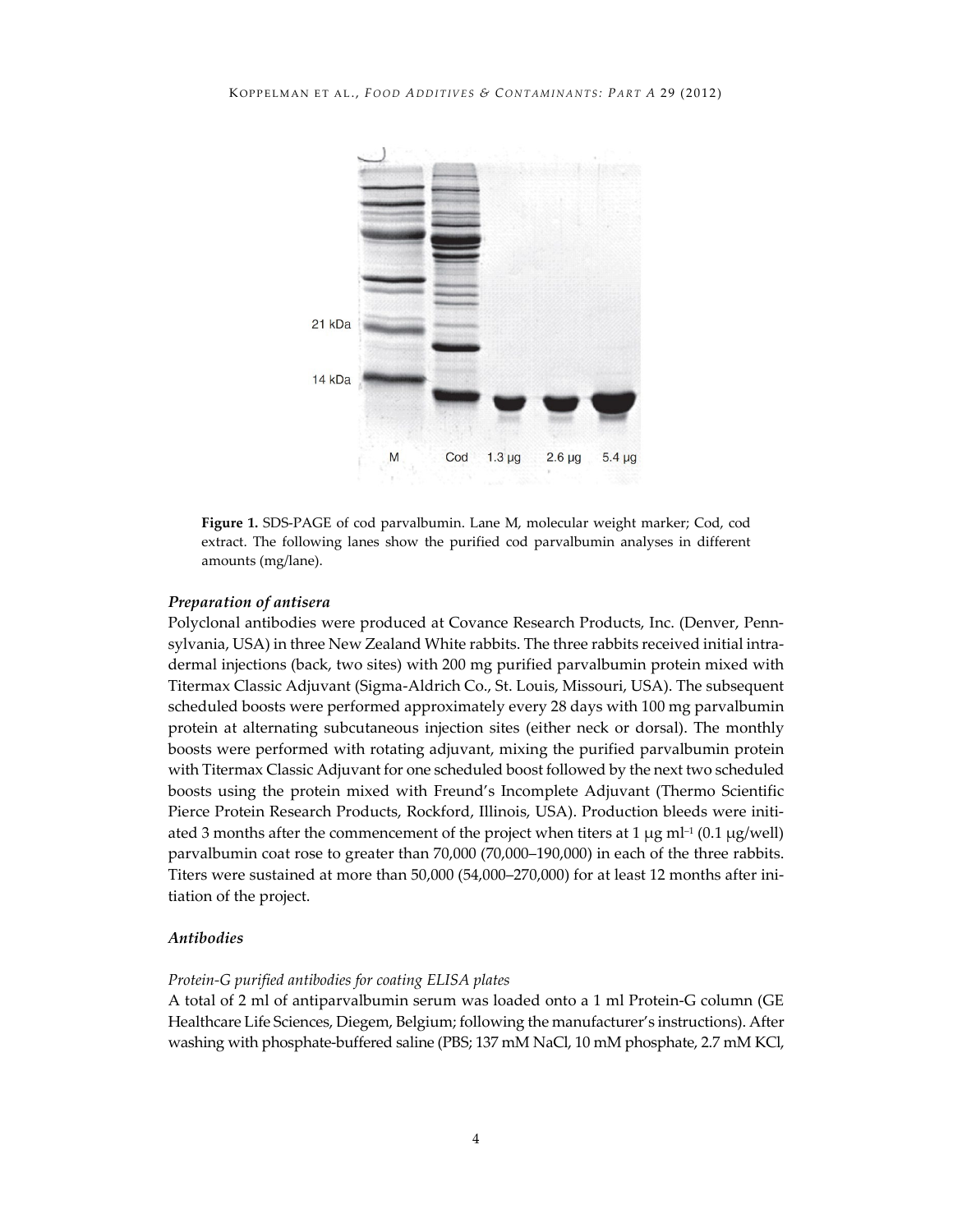and a pH of 7.4, Fresenius Kabi, Schelle, Belgium) until the absorbance at 280 nm of the flow-through was lower than 0.02, about 10 mg IgG was eluted using glycine (100 mM, pH 2.7). Fractions were immediately neutralized with  $10\%$  (v/v) 1M TRIS, pH 9.0. This IgG fraction is total IgG, not only parvalbumin-specific IgG. The flow-through was deficient of antiparvalbumin antibodies, as determined by direct ELISA (data not shown) as was described by Koppelman et al. (1999).

#### *Affinity-purified antibodies for detection in ELISA*

A total of 4 mg of purified parvalbumin was coupled to 2.5 ml CNBr-activated Sepharose (GE Healthcare Life Sciences; following the manufacturer's instructions). This column was prestripped with glycine (pH 2.7) before use. After equilibration with PBS, 2 ml antiparvalbumin serum were loaded and the column was washed with PBS until the absorbance at 280 nm of the flow-through was lower than 0.02. The bound fraction was eluted with glycine (pH 2.7) and fractions were immediately neutralized with  $10\%$  (v/v)  $1$  M TRIS, pH 9.0. The eluted fraction indeed contained IgG as shown by the typical SDS-PAGE pattern (50 kDa and 25 kDa bands, representing the heavy and light chain of IgG, respectively; data not shown). The flow-through was deficient of antiparvalbumin antibodies, as determined by direct ELISA (not shown). The purified antibodies were dialyzed against 100 mM sodium acetate (pH 9.5), and labeled with horseradish peroxidase (Cedi-Diagnostics B.V., Lelystad, The Netherlands) using the protocol provided by the manufacturer. By measuring the ratio A403/A280, the number of peroxidase molecules per IgG was determined to be one to two on average.

#### *Sample preparation*

Fish samples and other food samples were ground with a kitchen blender or professional blender (Super Total Nutrition Center, stainless steel, Whole food machine, Vita-mix Corp., Cleveland, Ohio, USA) in the case of tough materials not sufficiently ground with the kitchen model. One part of the ground sample was mixed with 4 parts of PBS and stirred for 2 h at room temperature. Suspensions were clarified by centrifugation, and supernatants were collected to prepare dilutions for assaying.

#### *Treatment of cod skins*

#### *Washing of cod skins*

Thawed, unwashed skin from cod was cut into  $1.5 \text{ cm}^2$  squares. Distilled water was added at a weight ratio of 1 part skin to 5 parts of water (20 g skin plus 100 ml water). The mixture was placed in a sealed bag and agitated for 10 min using a stomacher paddle blender (Seward Laboratory Systems Inc., Bohemia, New York, USA). The water (100 g) was drained and stored frozen at –20°C (wash water Sample 1). Another 100 ml of distilled water were added to the remaining tissue and again agitated for 10 min as described above. This procedure was repeated four more times, resulting in six wash water samples, numbered 1–6 in Table 3, that were tested for parvalbumin content via ELISA. The remaining tissue is referred to as washed cod skin. The experiment was performed in triplicate.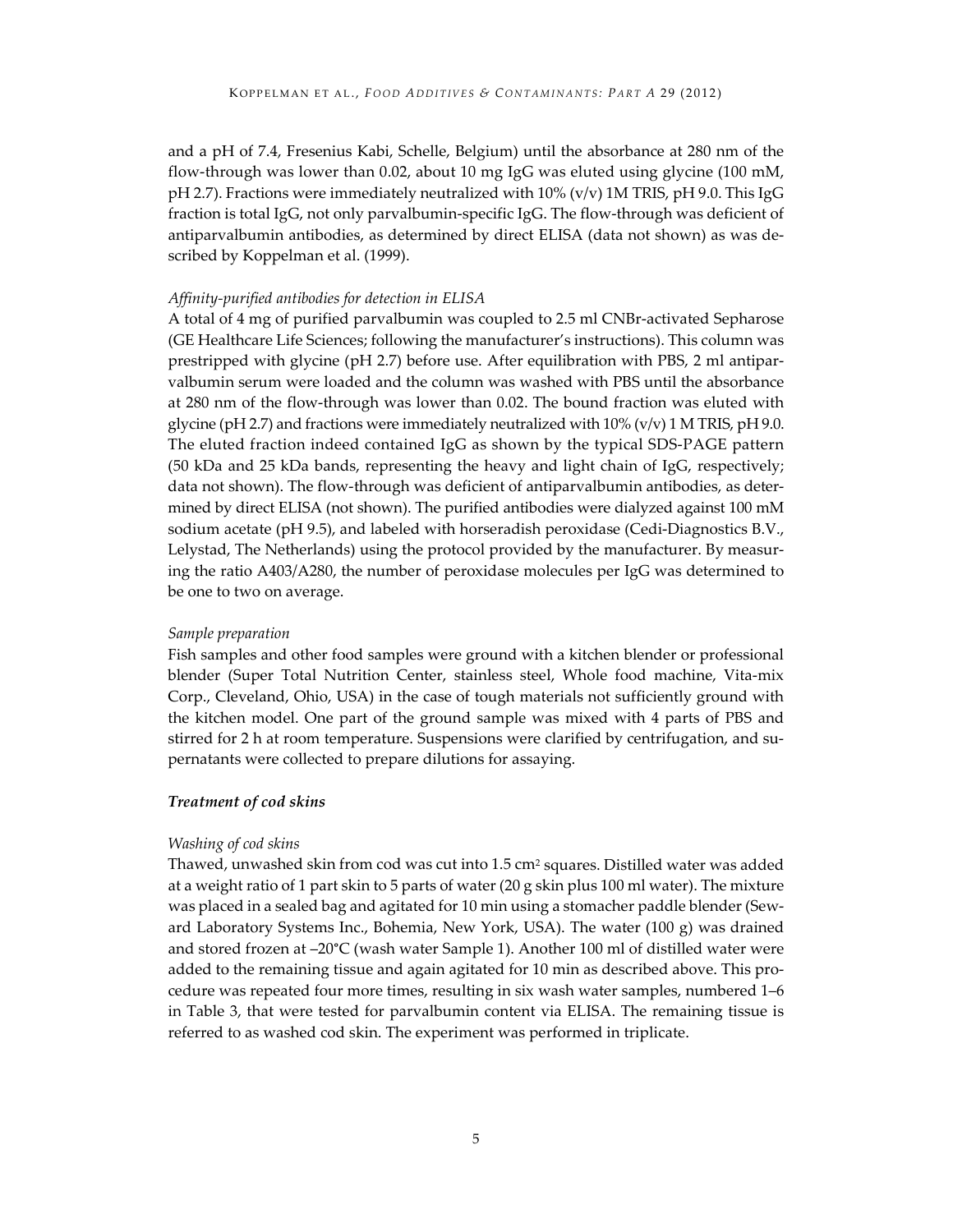#### *Extracting cod skins*

Cod skins in the production facility were washed six times. Representative samples were removed and split into two portions. One portion was laboratory washed once more and the wash water was identified as wash water no. 7 (Table 3). From the other part, an extract was made to ensure the complete dissolving of all parvalbumin potentially present in the tissue. This was done by blending the tissue with distilled water in a 1:5 ratio using a kitchen blender operated at highest speed for 3 min. This resulted in a homogeneous gray mass. A supernatant was collected after the blended mass was allowed to settle. This sample is referred to as extract of washed cod skin (Table 3).

#### *Preparation of cod skin gelatin*

Thawed, unwashed skin from cod was cut into 1.5 cm<sup>2</sup> squares. Distilled water was added at a weight ratio of 1 part skin to 5 parts water (20 g skin plus 100 ml water) in a 250 ml beaker. Acetic acid (0.15 g 80%) was added and the contents were covered and heated in a hot water bath (87.5  $\pm$  5°C) for 3 h. The beaker and contents were cooled in a 42°C bath for 10 min. The liquid gelatin was decanted from the insoluble material remaining in the beaker and stirred for 5 min with a magnetic stirrer. The gelatin solids were measured by refractometer, centrifuged at ambient temperature, and frozen in sterile plastic sample jars, referred to as cod gelatin. Washed cod skin (see above) after six laboratory-washing cycles was subjected to the same procedure resulting in gelatin referred to as refined cod gelatin.

#### *ELISA techniques*

A sandwich ELISA was constructed as follows. ELISA plates (Greiner Bio-One F-shaped, Microlon, Frickenhausen, Germany) were coated overnight at  $4^{\circ}$ C with 100 µl of 1 µg ml<sup>-1</sup> Protein-G purified antibodies in 50mM sodium carbonate buffer, pH 9.6. Wells were blocked for at least 1 h at 37°C with PBS containing 3% bovine serum albumin (BSA; Sigma, St. Louis, MO, USA; minimum purity of 98%). Samples and standards were diluted in PBS containing 0.5% BSA and 0.2% Tween 20. The following concentrations were used for the standard: 600, 200, 67, 22, 7.4, 2.5, 0.82 and 0.27 ng ml–1. Samples and standards (100 ml per well) were applied in triplicate, and plates were incubated for 2 h at 37°C. Affinitypurified, peroxidase-labeled antibody diluted 500-fold in PBS containing 0.5% BSA and 0.2% Tween 20, was applied to wells (100 ml per well) and incubated for 2 h at 37°C. Between steps, plates were washed three times with 300 μl PBS containing 0.2% Tween 20. To develop the bound peroxidase label, the following procedure was used: 10 mg OPD (1,2-phenylenediamine dihydrochloride; Fluka Biochemica 78441, Buchs, Switzerland) were dissolved in 50 ml buffer composed of 100 mM phosphate and 50 mM citrate buffer (pH 5.0). A total of 20 μl of 30% hydrogen peroxide (MP Biomedicals LCC, Eschwege, Germany) was added shortly before use. Of this solution, 100 μl were added to each well, and ELISA plates were incubated for  $7-15$  min. The reaction was stopped by adding  $50 \mu$ l 2N sulfuric acid, and ELISA plates were read by measuring absorbance at 490 nm using a microtiter plate reader.

A direct ELISA was constructed using a coat of different fish extracts. Fish extracts were prepared in triplicate and the protein content was determined by the Lowry method (Lowry et al. 1951). A total of 100 ml of 10  $\mu$ g ml<sup>-1</sup> fish extract were coated in triplicate in ELISA plates (NUNC-Immuno MaxiSorp 96-MicroWell plates, Nalge Nunc International,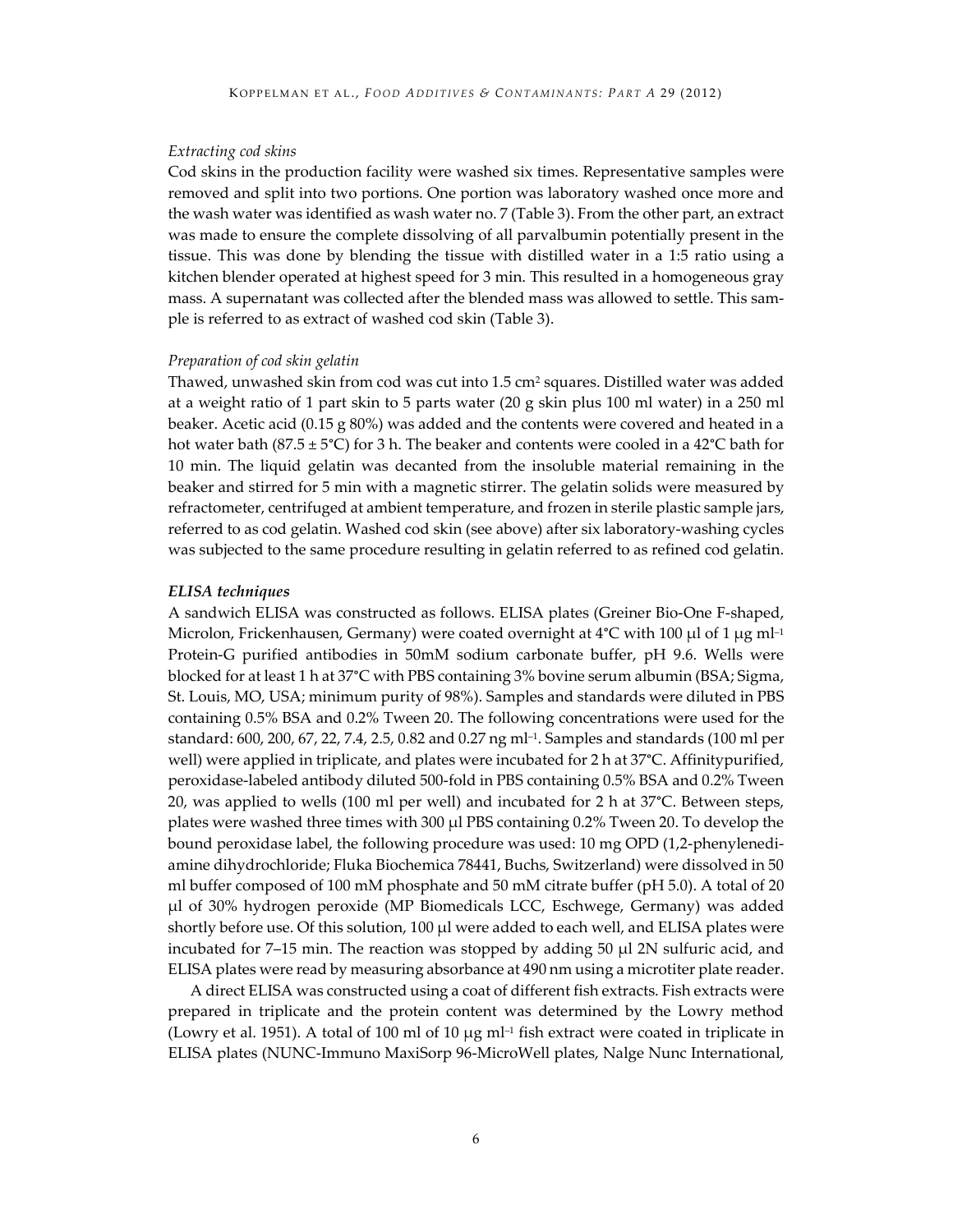Rochester, New York, USA), overnight at 4°C. The polyclonal antiparvalbumin serum was diluted 15,000-fold in PBS containing 0.1% BSA (RIA grade, Sigma Chemical Co.) and 100 μl/well were added and incubated for 1 h at 37°C. Bound IgG was detected by means of goat antirabbit IgG conjugated to alkaline phosphatase (Pierce Biotechnology, Inc., Rockford, Illinois, USA; diluted 4500-fold in PBS containing 0.1% BSA). An enzymatic reaction development was achieved by adding 100 μl/well of *p*-nitrophenyl phosphate substrate (Sigma Fast, Sigma-Aldrich) and incubated for 30 min at room temperature in the dark. The enzymatic reaction was then stopped by the addition of 1N sodium hydroxide at 100 μl/well. Wells were measured at 405 nm, and the experiment was repeated on 2 different days.

#### **Results and discussion**

#### *Sensitivity of the sandwich ELISA*

The sandwich ELISA constructed by coating with Protein-G-purified IgG and using peroxidase-labeled affinity-purified IgG as the detector antibody was tested for sensitivity. Dilutions of purified cod parvalbumin show that the ELISA can detect parvalbumin at a concentration of 0.27 ng ml<sup>-1</sup>, with a quantitation range between 1 and 100 ng ml<sup>-1</sup> (Fig. 2). The standard reaches saturation at the range of  $200-600$  ng ml<sup>-1</sup>. These ranges are typical for immunochemical assays such as ELISA (Yeung 2006). Data points were fitted using the four-parameter logistic curve

$$
y = b + ((a - b)/(1 + xc)^d)
$$

enabling recalculation of the standards. It appeared that the range from 0.8 and 22 ng ml<sup>-1</sup> resulted in the most accurate results (Table 1). Standards with concentrations higher than  $200$  ng m $l^{-1}$  could not be recalculated correctly, indicating that measuring in the plateau area of the calibration curve does not allow for quantification. The intra-assay variation as investigated by the standard deviation of triplicate measurements is low. Curve fitting showed high correlation coefficients (Table 1). The inter-assay variation was investigated by testing the reproducibility of the calibration curve on 4 consecutive days. Although the plateau reached at saturation differs somewhat, the shape of the curve and consequently the sensitivity remained the same. The four independent experiments resulted in calibration curves with high correlation coefficients and valid recalculated values for the standards (Table 1). The concentration of parvalbumin resulting in a signal amounting to twice the background was used as the lower limit of quantification (LLOQ) and appeared to be 0.8 ng ml<sup>-1</sup>. Taking into account the extraction of 1:5 (w/v) and necessary dilutions (fivefold), this LLOQ corresponds to 20 ng  $g^{-1}$  of a food sample, or 0.02 ppm. The sensitivity reported here is in the same order of magnitude as the cod parvalbumin assay published by Faeste and Plassen (2008), who reported 10 ng  $g^{-1}$  of food sample. Kuehn et al. (2010), who published data on ELISA methods for the detection of parvalbumin of different fish species, reached sensitivities in the same range, or a little higher  $(2-6 \text{ ng ml-1})$ . The LLOQ reported here of 0.02 ppm refers to parvalbumin in a product. Considering a parvalbumin content in the order of magnitude of 1% in cod muscle tissues (Kuehn et al. 2010, and the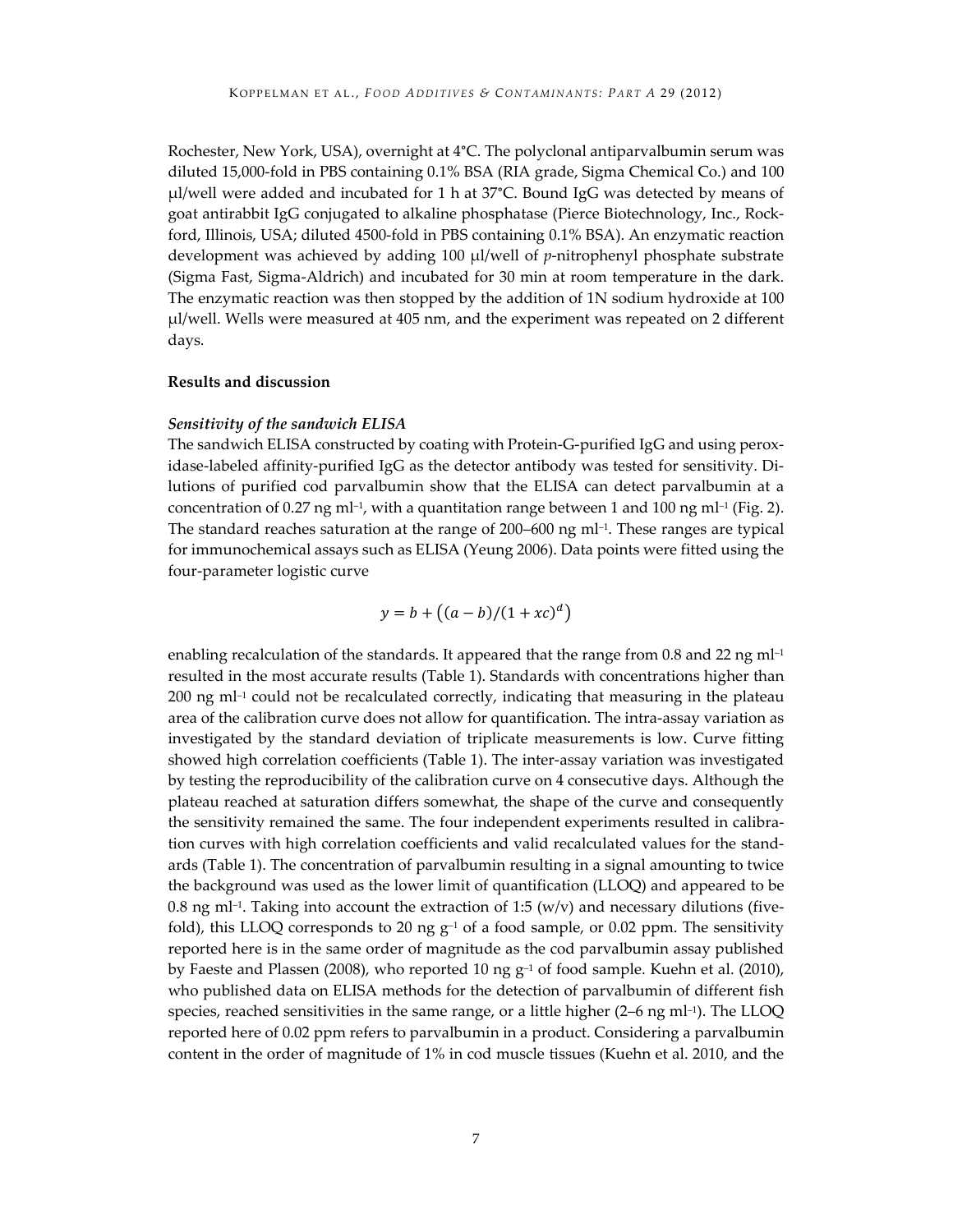present work), this corresponds to 2 ppm fish solids in a food product. This achieved sensitivity is below 10 ppm, which is postulated as a sensible cut-off value for allergen detection in food (Taylor and Nordlee 1996).



**Figure 2.** Calibration curves of four independent experiments. Standard deviations are indicated at each datum point as error bars. Curves represent independent experiments.

| <b>Table 1.</b> Correlation coefficients and the recalculation of standards in four independent experiments |                                      |                     |                                      |                     |                                      |                     |                                      |                     |
|-------------------------------------------------------------------------------------------------------------|--------------------------------------|---------------------|--------------------------------------|---------------------|--------------------------------------|---------------------|--------------------------------------|---------------------|
|                                                                                                             | Experiment 07101555<br>$r^2 = 0.998$ |                     | Experiment 08131620<br>$r^2 = 0.998$ |                     | Experiment 01301623<br>$r^2 = 0.994$ |                     | Experiment 02061558<br>$r^2 = 0.986$ |                     |
| <b>Standards</b><br>(ng/ml)                                                                                 | Calculated<br>value<br>(ng/ml)       | Deviation<br>$(\%)$ | Calculated<br>value<br>(ng/ml)       | Deviation<br>$(\%)$ | Calculated<br>value<br>(ng/ml)       | Deviation<br>$(\%)$ | Calculated<br>value<br>(ng/ml)       | Deviation<br>$(\%)$ |
| 600                                                                                                         | $\mathcal{P}$                        | n.a.                | ?                                    | n.a.                | ?                                    | n.a.                | $\mathcal{P}$                        | n.a.                |
| 200                                                                                                         |                                      | n.a.                | 117.60                               | $-4$                | 127.21                               | $-36$               |                                      | n.a.                |
| 66.67                                                                                                       | 92.79                                | 39                  | 72.54                                | 9                   | 51.47                                | $-23$               | 55.56                                | $-17$               |
| 22.22                                                                                                       | 19.20                                | $-14$               | 21.06                                | $-5$                | 21.16                                | $-5$                | 16.55                                | $-26$               |
| 7.41                                                                                                        | 7.81                                 | 5                   | 7.68                                 | $\overline{4}$      | 8.36                                 | 13                  | 9.64                                 | 30                  |
| 2.47                                                                                                        | 2.40                                 | $-3$                | 2.46                                 | $\mathbf{0}$        | 2.38                                 | $-4$                | 2.29                                 | $-7$                |
| 0.82                                                                                                        | 0.84                                 | $\overline{2}$      | 0.74                                 | $-11$               | 0.68                                 | $-17$               | 0.68                                 | $-18$               |
| 0.27                                                                                                        | 0.28                                 |                     | 0.33                                 | 21                  | 0.36                                 | 31                  | 0.36                                 | 31                  |

**Note:** ? = infinite concentration calculated; n.a. = not applicable

By measuring dilutions of a cod extract, it is possible to estimate the amount of parvalbumin present in cod. The extract could be diluted 1,562,500-fold before losing reactivity. Taking into account the LLOD of  $0.8$  ng ml $^{-1}$  and the 1:5 extraction ratio, this corresponds to 6.25 mg of parvalbumin  $g^{-1}$  of cod fillet, in line with the abundant parvalbumin band in the cod extract (Fig. 1). Kuehn et al. (2010) found 1.5–2.5 mg g–1 of cod tissue with their assay, which is in the same order of magnitude. The difference with our value may be due to different sampling methods. It has been described that the level of parvalbumin is not equally distributed over all parts of the muscle tissue and varies between ventral and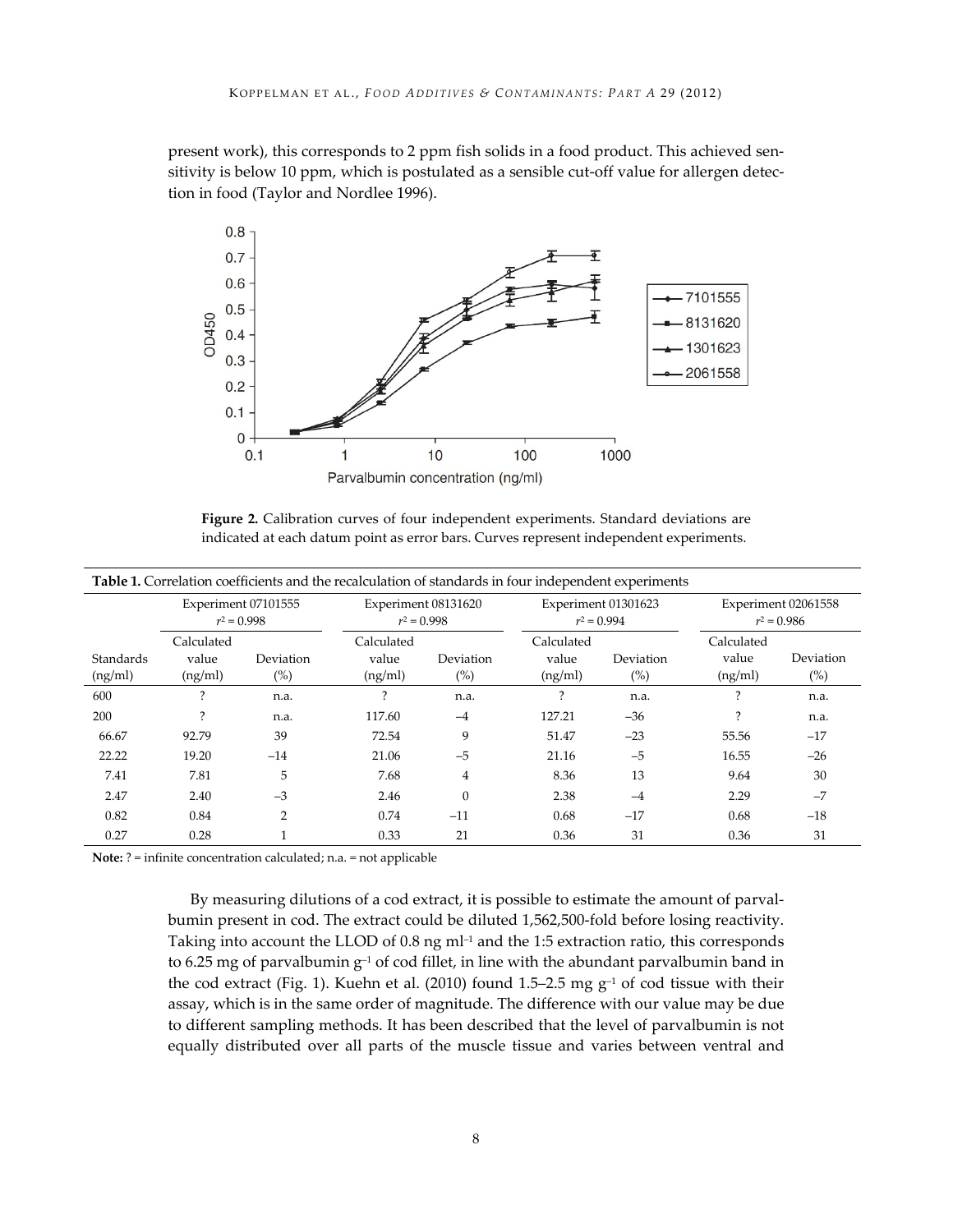dorsal muscle as well as between anterior and posterior locations in the muscle (Kobayashi et al. 2006).

#### *Specificity of the antibody*

The intended use of the ELISA is to test fish skins and rinse water during the manufacturing of fish gelatin. Next to cod, pollock and haddock are other common sources of fish skin for gelatin production from deep sea, wild fish, although a variety of other sources are also used (Regenstein et al. 2010). Table 2 shows the reactivity of some of the individual fish extracts. The commercial source of fish gelatin used in this study is produced from skins of the species in Table 2. Using cod as the reference, the reactivity of pollock and haddock is more than 90% and the reactivity of less commonly used species varies between 37% and 108%, indicating that the species that might commonly be used for this commercial fish gelatin production are recognized by our antibody, although some species are somewhat less reactive. Other fish species are used to produce fish gelatin by other manufacturers; no attempt was made to evaluate all of these species.

| <b>Table 2.</b> Reactivity of different fish commonly used to manufacture fish gelatin |                             |                                 |             |                         |             |  |  |
|----------------------------------------------------------------------------------------|-----------------------------|---------------------------------|-------------|-------------------------|-------------|--|--|
|                                                                                        |                             |                                 | Approved    |                         | Relative    |  |  |
| Order                                                                                  | Fish species                | Scientific name                 | market name | Absorbance <sup>a</sup> | percentageb |  |  |
| Gadiformes                                                                             | Pacific cod                 | Gadus morhua                    | Cod         | $2.02 \pm 0.13$         | 100         |  |  |
|                                                                                        | Purified cod<br>parvalbumin | n.a. <sup>c</sup>               | n.a.        | $1.72 \pm 0.03$         | 85          |  |  |
|                                                                                        | Pacific pollock             | Pollachius virens               | Pollock     | $1.85 \pm 0.12$         | 92          |  |  |
|                                                                                        | Haddock                     | Melanogrammus<br>aeglefinus     | Haddock     | $2.02 \pm 0.13$         | 100         |  |  |
|                                                                                        | Cusk                        | Brosme brosme                   | Cusk        | $1.91 \pm 0.13$         | 95          |  |  |
|                                                                                        | Hake                        | Urophycis tenuis                | Hake        | $2.17 \pm 0.14$         | 108         |  |  |
| Pleuronectiformes                                                                      | Flounder dab                | Hippoglossoides<br>platessoides | Plaice      | $0.76 \pm 0.10$         | 37          |  |  |
| Scorpaeniformes                                                                        | Redfish                     | Sebastes fasciatus              | Ocean perch | $1.00 \pm 0.11$         | 49          |  |  |

**Notes:** aData are mean absorbances ± standard deviation (*n* = 18 replicates).

**bRelative recognition = (absorbance of fish – absorbance of cod) \* 100.** 

cNot applicable.

Another intended use of the ELISA for parvalbumin is to analyze food ingredients and food products for the presence of parvalbumin. This may be done for quality assurance purposes on food products that do not contain fish as a constituent or ingredient but may contain traces of fish from the food manufacturing processes. We therefore investigated the cross-reactivity of common food ingredients with the ELISA. Fourteen food ingredients were extracted and tested at serial dilutions in the sandwich ELISA: shrimp, beef, pork, lamb, chicken, peanut, egg, corn, milk, wheat, soybean, soy milk, potato, and mixed tree nuts. Also, lager beer and red and white wine were tested for cross-reactivity. Dilutions starting at ten-fold and stepwise three-fold increases to 21,870-fold were tested, and all appeared to be negative (with two times the background signal) for all samples, while cod extract could be diluted over 1.5 million times before losing reactivity.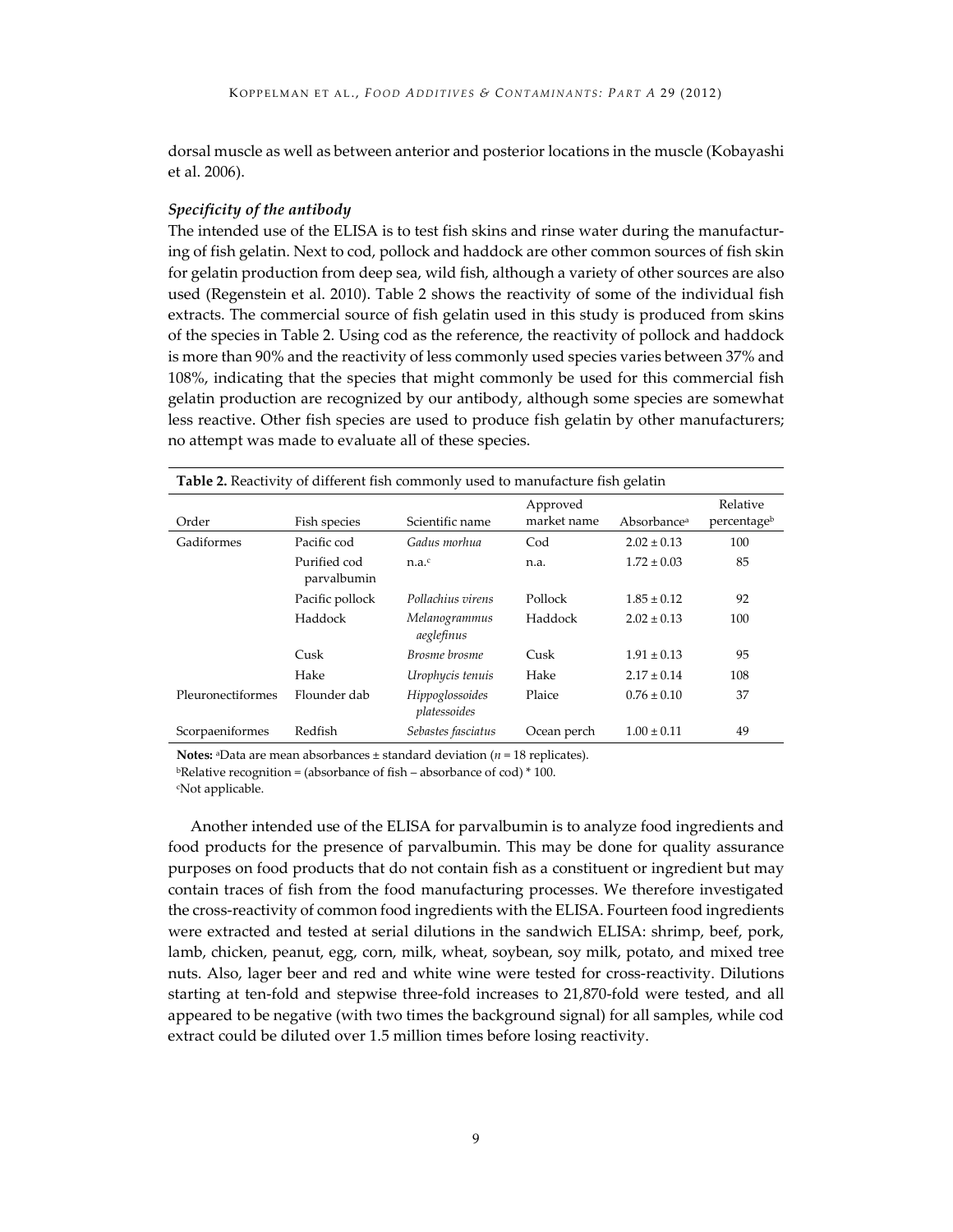#### *Recovery of a cod calibration curve in target matrices of beer and wine*

Fish gelatin was spiked with parvalbumin in order to investigate potential matrix effects of gelatin on the parvalbumin ELISA. A calibration curve diluted in an extract of fish gelatin is shown in Figure 3. This calibration curve is, to a large extent, similar to the calibration curve prepared in buffer (Figs. 2 and 3). A similar approach was followed to investigate the potential matrix effects of red wine, white wine, and lager beer. These products do not react in the ELISA (see above). Calibration curves of parvalbumin were prepared in tenfold diluted wine and beer and were compared with a calibrator diluted in buffer (Fig. 3). None of the tested matrices affected the reactivity of the parvalbumin, indicating that the assay is suitable for analyzing parvalbumin in fish gelatin, wine, and lager beer.



**Figure 3.** Spiking of parvalbumin in different target ingredients. Standard deviations are indicated at each datum point as error bars. Panel A, parvalbumin in buffer (closed symbol) and in gelatin (open symbol); Panel B, parvalbumin in buffer (closed symbol) and in lager beer (Heineken); and Panel C, parvalbumin in buffer (closed symbol) and in white wine and red wine (open symbols).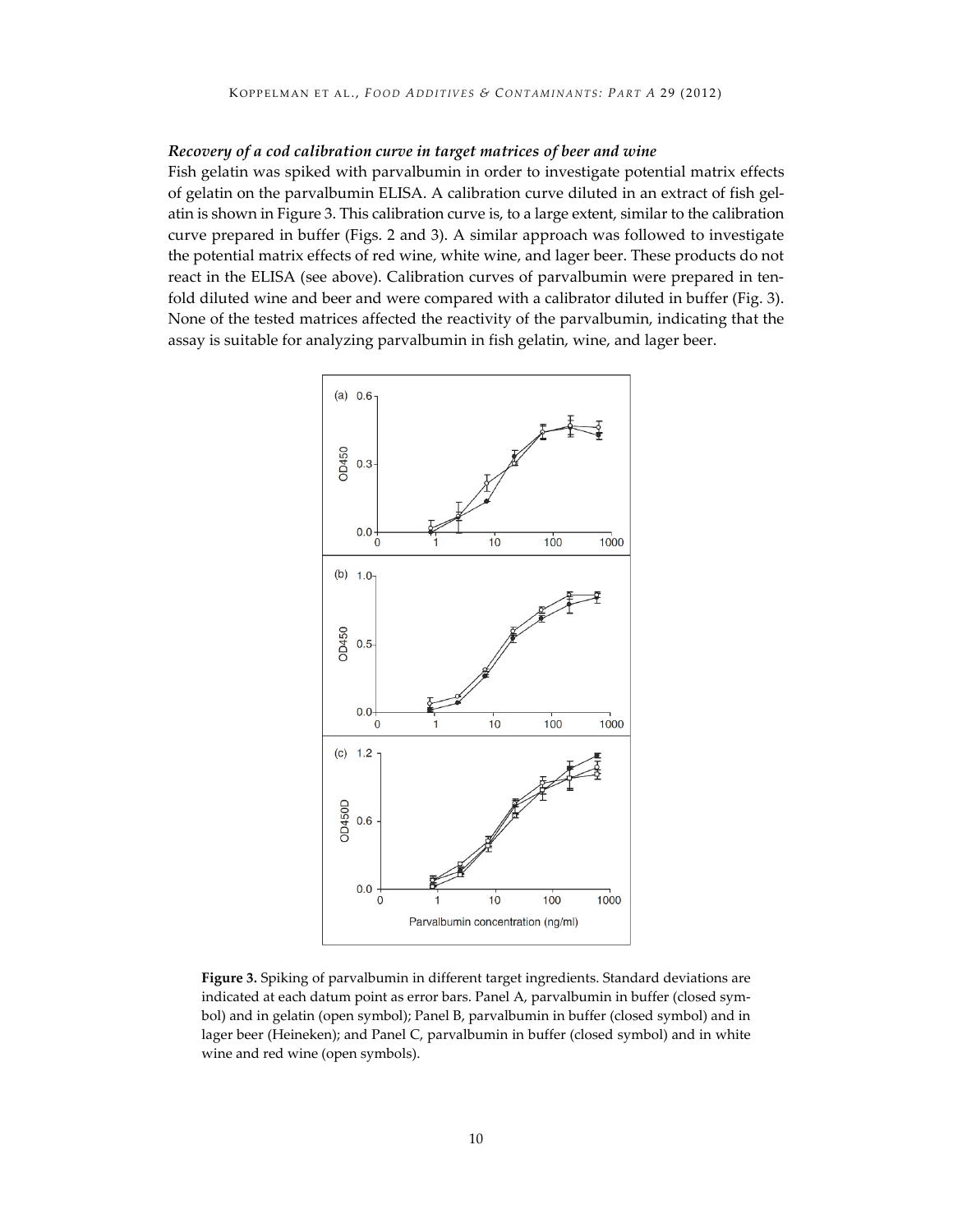#### *Effect of the washing of cod skin on the remaining parvalbumin content of cod skin*

Unwashed cod skin was extracted in the laboratory and the parvalbumin determined to be  $0.40 \pm 0.09$  mg g<sup>-1</sup> skin. This value is over ten-fold lower compared with cod muscle (6.25 mg  $g^{-1}$ ), which is as expected because the muscle is the primary source of parvalbumin. Washing the skin resulted in a high concentration of parvalbumin in the rinse water of approximately 70  $\mu$ g ml<sup>-1</sup> (Table 3). If all of the parvalbumin was washed out, this corresponds to 421  $\mu$ g  $g^{-1}$  of skin, which is in line with the extracted unwashed skin. A second rinse water was prepared by draining the laboratory sample and adding fresh rinse water. In this rinse water approximately 9  $\mu$ g m $-1$  parvalbumin was found, indicating that the first rinsing did not completely remove the parvalbumin. The parvalbumin concentration decreased in subsequent rinse waters and leveled off at 0.2  $\mu$ g ml<sup>-1</sup> after five washing cycles. Similar data were obtained for other fish species whose skins were laboratory washed (pollock, hake, red fish, haddock, and grey sole; data not shown). An independent experiment was designed to quantify the amount of parvalbumin left behind in the remaining tissues after washing six times. The remaining skin sample was split in two portions. One part was washed once more, and the wash water contained  $63 \pm 11$  ng ml<sup>-1</sup> parvalbumin, corresponding to  $0.38 \pm 0.07$  µg g<sup>-1</sup>, or  $0.38 \pm 0.07$  ppm in the unwashed tissue. From the other part of the split skin sample an extract was made, and it contained  $83 \pm 4$  ng parvalbumin ml<sup>-1</sup>, corresponding to  $0.50 \pm 0.03$  μg g<sup>-1</sup> or  $0.50 \pm 0.03$  ppm parvalbumin in the unextracted tissue. This value is the same order of magnitude as the value based on the seventh washing, indicating that this washing procedure indeed solubilized the vast majority of the parvalbumin present in skins. Compared with the parvalbumin content of unwashed skin (0.4 mg  $g^{-1}$  of skin) the values for washed skin are about a 1000-fold lower. These skins were washed in the laboratory for a brief period using gentle agitation. Commercial production of fish gelatin utilizes longer washes with far greater agitation, suggesting that the remaining parvalbumin in commercially washed skins is lower.

| <b>Table 3.</b> Parvalbumin in skin samples and rinse water samples and extract of skins |                                                            |                                                                       |  |  |  |
|------------------------------------------------------------------------------------------|------------------------------------------------------------|-----------------------------------------------------------------------|--|--|--|
|                                                                                          | Parvalbumin concentration<br>in wash water<br>$(\mu g/ml)$ | Parvalbumin amount<br>relative to original skin sample<br>$(\mu g/g)$ |  |  |  |
| Wash water No. 1                                                                         | $70 \pm 16$                                                | $421 \pm 96$                                                          |  |  |  |
| Wash water No. 2                                                                         | $8.7 \pm 1.2$                                              | $52 \pm 7$                                                            |  |  |  |
| Wash water No. 3                                                                         | $0.86 \pm 0.20$                                            | $5.2 \pm 1.2$                                                         |  |  |  |
| Wash water No. 4                                                                         | $0.34 \pm 0.08$                                            | $2.0 \pm 0.5$                                                         |  |  |  |
| Wash water No. 5                                                                         | $0.25 \pm 0.08$                                            | $1.5 \pm 0.5$                                                         |  |  |  |
| Wash water No. 6                                                                         | $0.21 \pm 0.03$                                            | $1.3 \pm 0.19$                                                        |  |  |  |
| Wash water No. 7                                                                         | $0.063 \pm 0.011$                                          | $0.38 \pm 0.07$                                                       |  |  |  |
| Unwashed cod skin                                                                        | n.a.                                                       | $400 \pm 90$                                                          |  |  |  |
| Washed cod skin                                                                          | n.a.                                                       | $0.50 \pm 0.03$                                                       |  |  |  |

**Note:** n.a. = not applicable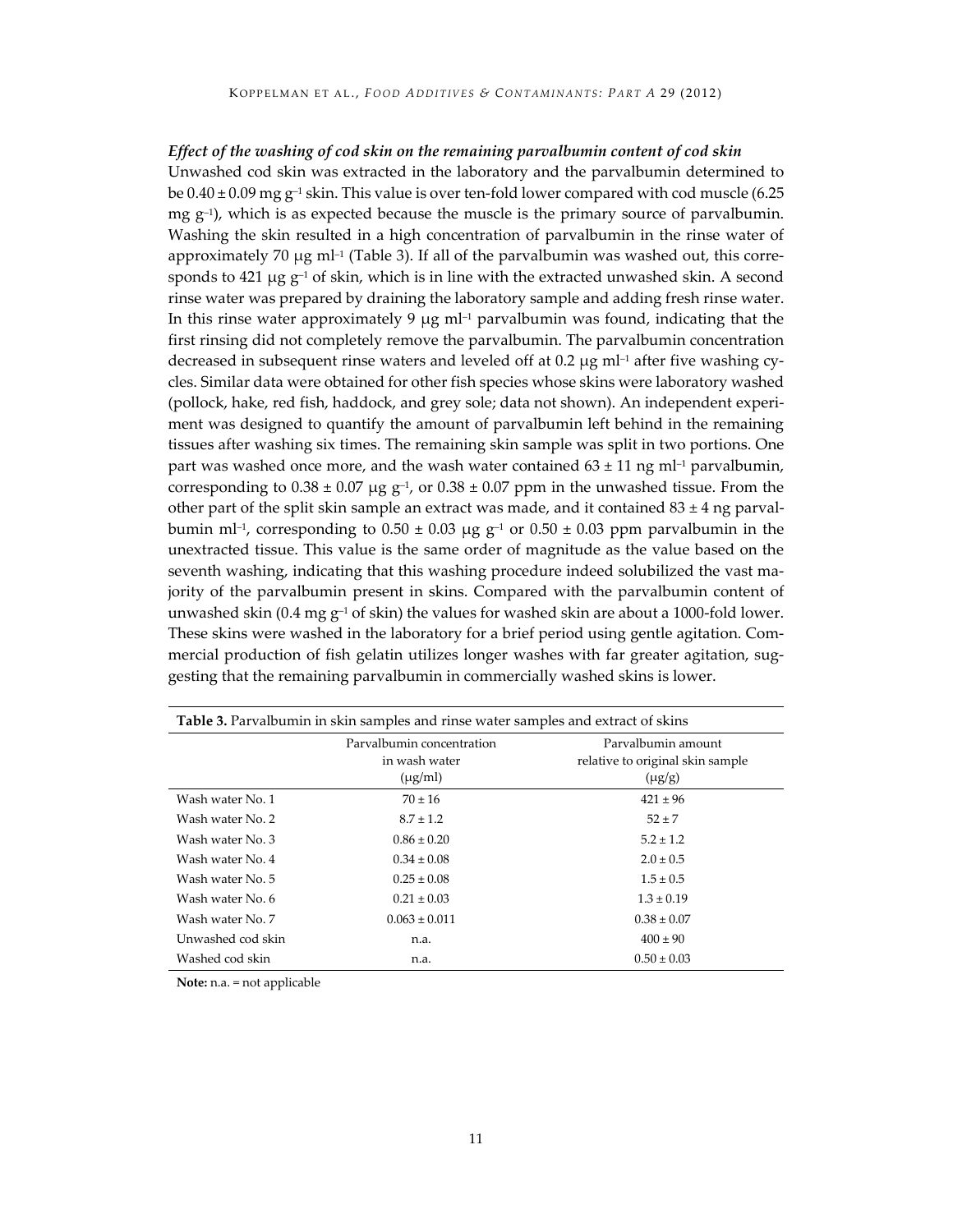#### *Analysis of commercially produced fish gelatin samples*

Samples from 95 batches of fish gelatin from one manufacturer and produced in the year 2010 were analyzed. Of these, 73 were below the detection limit (< 0.02 ppm), while the other 22 were slightly above (range =  $0.02-0.15$ ; mean =  $0.058 \pm 0.027$  ppm). The highest positive samples contained 0.15 ppm parvalbumin or 0.15 mg parvalbumin  $kg<sup>-1</sup>$  fish gelatin.

#### *Trace amounts of parvalbumin in various fish skin-derived food ingredients: consequence for fish-allergic consumers*

Some assumptions need to be made to relate the figure of 0.15 mg  $kg<sup>-1</sup>$  to the amount of fish that can trigger allergic reactions. Fillets from white fish like cod contain 15–20% protein. Limited studies on minimal provoking doses for fish in fish-allergic individuals (reviewed by Taylor et al. 2002) indicate that the most sensitive fish-allergic individuals react to the consumption of 5–10 mg of fish protein (Hansen et al. 1992; Helbling et al. 1999), corresponding to 25–67 mg of fish fillet based on the average of 20% protein in fillets. In cod fillets we found 6.25 mg parvalbumin  $g^{-1}$  of wet weight, in the same order of magnitude reported by Kuehn et al. 2010 (1.5–2.5 mg  $g^{-1}$ ). Using an arbitrary average of 5 mg  $g^{-1}$ , 25–67 mg fillet corresponds to 0.125–0.33 mg parvalbumin which led to reactions in the most sensitive subjects that were tested. Thus, such individuals would need to ingest 1–2 kg of fish gelatin to obtain a minimal provoking dose of parvalbumin. Therefore, the level of parvalbumin in fish gelation offers a large safety factor for fish-allergic, parvalbumin-allergic individuals. Not surprisingly, an oral challenge trial of fish gelatin derived from cod in cod-allergic subjects demonstrated that fish gelatin at levels up to 3.61 g were quite safe for such individuals (Hansen et al. 2004). A main application of fish gelatin is fining of beer and wine. Typically, 10–50 g are added to 100 L of wine, corresponding to 10–50 mg per glass of wine. However, most of the parvalbumin would be expected to precipitate with the fines so this level of exposure is likely unrealistic. Considering 0.15 ppm parvalbumin in the highest positive fish gelatin samples, this corresponds to 1.5–5 ng of parvalbumin per glass of wine. This highly conservative level of exposure is over 25,000-fold lower that the estimated minimal provoking doses of parvalbumin needed to provoke mild objective reactions in fish-allergic patients (Hansen et al. 1992; Helbling et al. 1999). For potent food allergens such as peanut, the thresholds for inducing subjective, transitory, very mild allergic reactions are in the range of 30–100 mg (Hourihane et al. 1997; Wensing et al. 2002), over 1000-fold higher than the parvalbumin levels we found in fish gelatin. Although lesser threshold data are available for fish allergic patients, the limited data indicated that fish allergic patients do not typically respond to such low levels. In fact, Rolland et al. (2006) tested the potential allergenicity of wines fined with isinglass, milk, or egg proteins in vivo. There was no correlation between reactions and the presence of fining agents. Similarly, using basophil histamine release assays, which are considered to be very sensitive for allergen-specific reactivity (Knol 2006), no correlation was found between the use of fining agents and histamine release (Rolland et al. 2006). Fining ingredients, including milk, egg, isinglass, and fish gelatin, were tested on their ability to induce a skin reaction in allergic patients. While milk- and egg-based fining ingredients induced a skin reaction in milk- and egg-allergic patients, respectively, it was shown that neither isinglass nor fish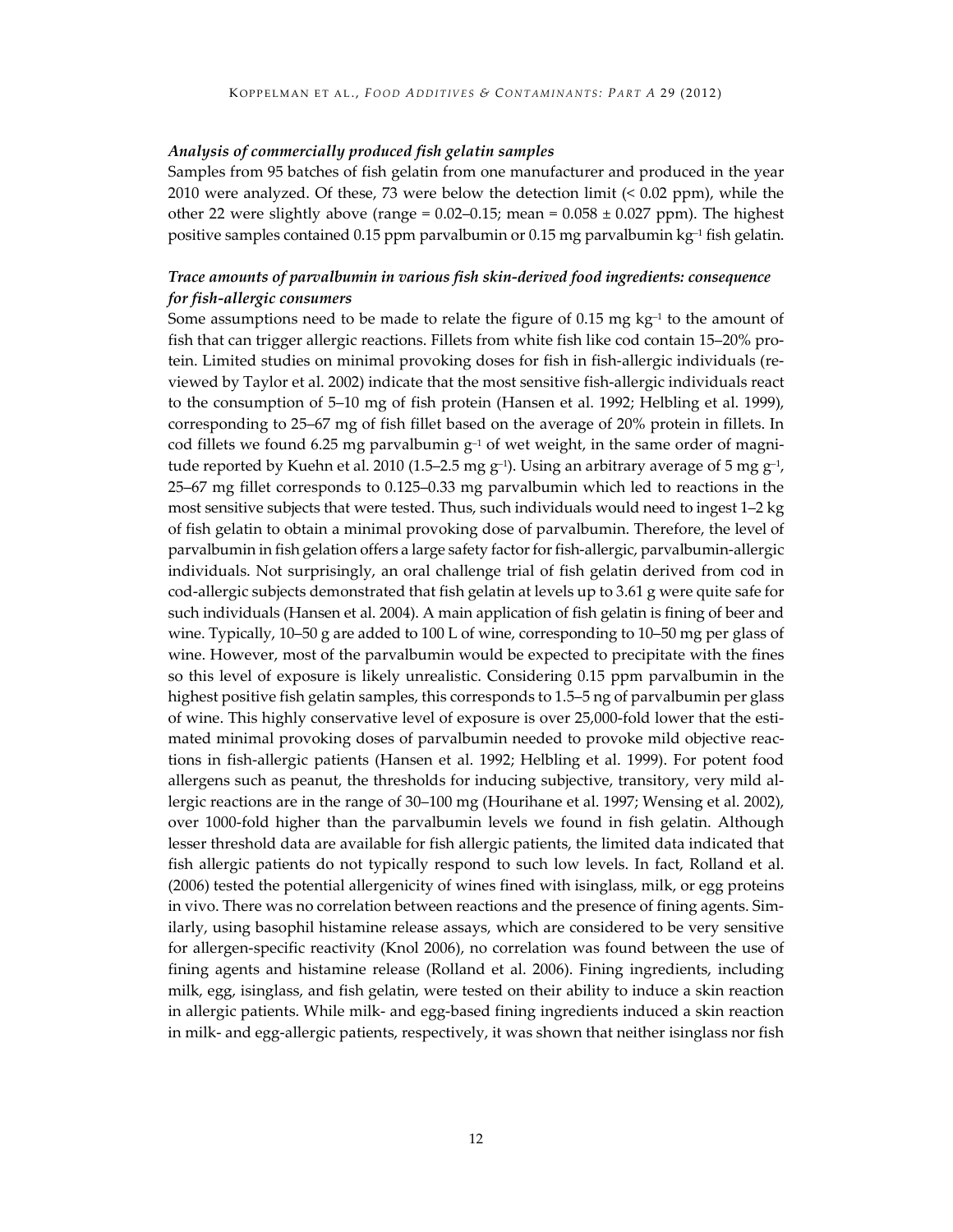gelatin was reactive in the skin (Kirschner et al. 2009). Our data on the low levels of parvalbumin present in fish gelatin are in line with these observations.

Another study investigated the allergenicity of fish gelatin by means of a double-blind, placebo-controlled food challenge. Here it was demonstrated that none of the tested patients ( $n = 30$ ) reacted on a cumulative dosage of 3.6 g of fish gelatin. At an increased dosage (7.6 g), one patient experienced a mild, transitory subjective reaction (Hansen et al. 2004). It should be noted that the challenge material was fish gelatin, and because fish gelatin is normally used as a minor ingredient, the examined doses are considered to be very high.

#### **Conclusions**

Using the assay we developed for the quantification of parvalbumin in cod skin, it is shown that the washing of cod skins, reflecting the current practice in fish gelatin manufacturing, decreases parvalbumin content to a level of 0.5  $\mu$ g g<sup>-1</sup> of skin. This level is below the threshold for triggering allergic reactions in fish-allergic consumers. Consequently, in commercially produced fish gelatin the levels of detectable parvalbumin are very low as well. Using such fish gelatins for fining beer and wine does not represent a risk for fish allergic consumers when the manufacturer verifies that the parvalbumin content is very low, as was done in this case.

**Acknowledgments** – Financial support was provided by the Food Allergy Research and Research Program at the University of Nebraska and by Norland Products Corporation, Cranbury, New Jersey, USA.

#### **References**

- Elsayed S, Aas K. 1971. Isolation of purified allergens (cod) by isoelectric focusing. Int Arch Allergy Appl Immunol. 40:428–438.
- Faeste CK, Plassen C. 2008. Quantitative sandwich ELISA for the determination of fish in foods. J Immunol Meth. 329:45–55.
- Hansen TK, Bindslev-Jensen C. 1992. Codfish allergy in adults: identification and diagnosis. Allergy. 47:610–617.
- Hansen TK, Poulsen LK, Stahl Skov P, Hefle SL, Hlywka JJ, Taylor SL, Bindslev-Jensen U, Bindslev-Jensen C. 2004. A randomized, double-blinded, placebo-controlled oral challenge study to evaluate the allergenicity of commercial, food-grade fish gelatin. Food Chem Toxicol. 42:2037–2044.
- Helbling A, Haydel Jr R, McCants ML, Musmand JJ, El-Dahr J, Lehrer SB. 1999. Fish allergy: is crossreactivity among fish species relevant? Double-blind placebo-controlled food challenge studies of fish allergic adults. Ann Allergy Asthma Immunol. 83:517–523.
- Hildebrandt S. 2010. Multiplexed identification of different fish species by detection of parvalbumin, a common fish allergen gene: a DNA application of multi-analyte profiling (xMAP) technology. Anal Bioanal Chem. 397:1787–1796.
- Hourihane JO'B, Kilburn SA, Nordlee JA, Hefle SL, Taylor SL, Warner JO. 1997. An evaluation of the sensitivity of subjects with peanut allergy to very low doses of peanut protein: a randomized, double-blind, placebo-controlled food challenge study. J Allergy Clin Immunol. 100:596–600.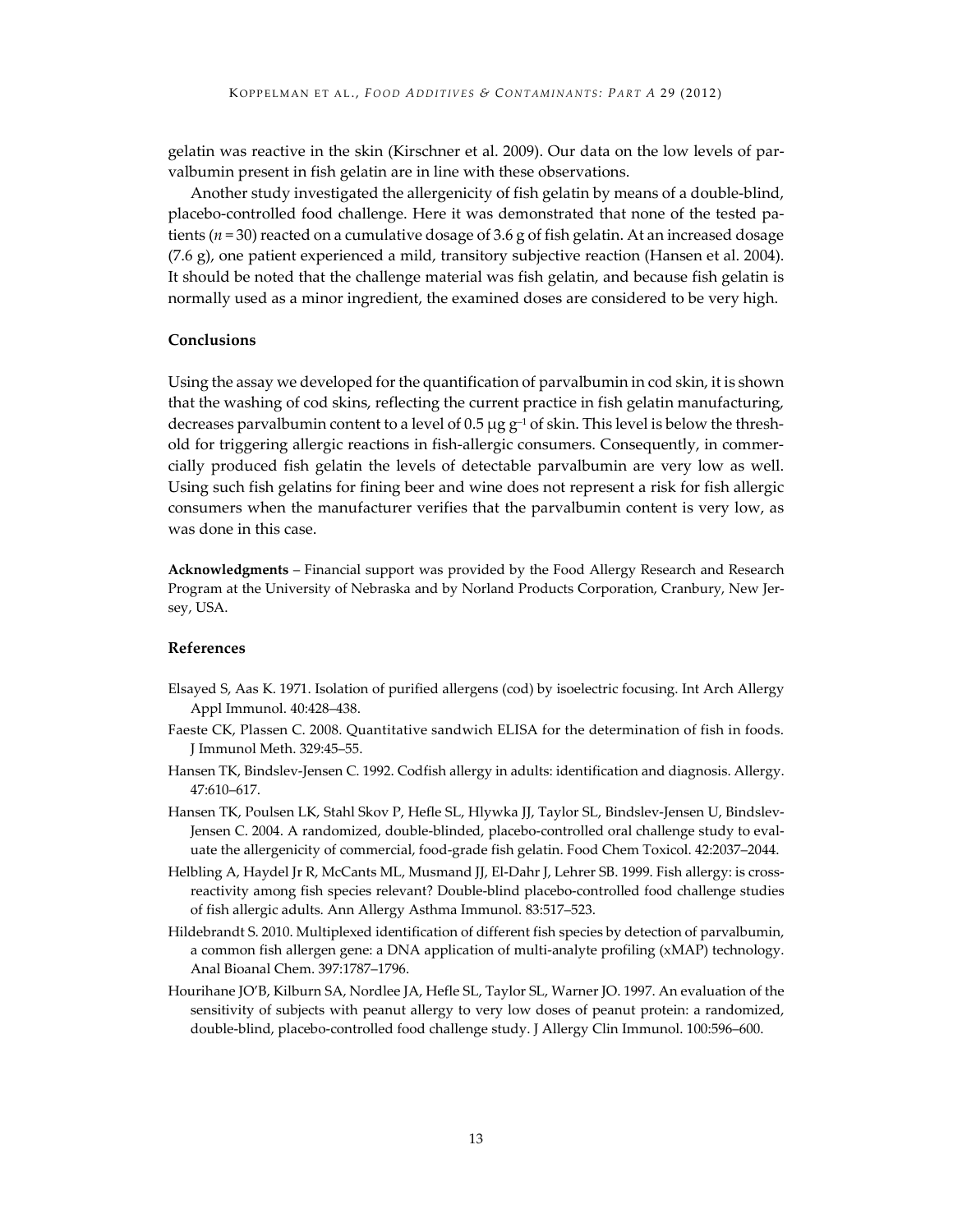- Kirschner S, Belloni B, Kugler C, Ring J, Brockow K. 2009. Allergenicity of wine containing processing aids: a double-blind, placebo-controlled food challenge. J Investig Allergol Clin Immunol. 19:210– 217.
- Knol EF. 2006. Requirements for effective IgE cross-linking on mast cells and basophils. Mol Nutr Food Res. 50:620–624.
- Kobayashi A, Tanaka H, Hamada Y, Ishizaki S, Nagashima Y, Shiomi K. 2006. Comparison of allergenicity and allergens between fish white and dark muscles. Allergy. 61:357–363.
- Koppelman SJ, Knulst AC, Koers WJ, Penninks AH, Peppelman H, Vlooswijk R, Pigmans I, van Duijn G, Hessing M. 1999. Comparison of different immunochemical methods for the detection and quantification of hazelnut proteins in food products. J Immunol Meth. 229:107–120.
- Koppelman SJ, Romijn RA, de Jongh HH, Nordlee JA, Piersma S, Hessing M, Taylor SL. 2010. Purification of parvalbumin from carp: a protocol that avoids heat-treatment. J Food Sci. 75(3):T49– T56.
- Kretsinger RH. 1980. Structure and evolution of calcium-modulated proteins. CRC Crit Rev Biochem. 8(2):119–174.
- Kretsinger RH, Nockold CE. 1973. Carp muscle calcium-binding protein. II. Structure determination and general description. J Biol Chem. 248:3313–3326.
- Kris-Etherton PM, Harris WS, Appel LJ, American Heart Association. Nutrition Committee. 2002. Fish consumption, fish oil, omega-3 fatty acids, and cardiovascular disease. Circulation. 106: 2747–2757.
- Kuehn A, Scheuermann T, Hilger C, Hentges F. 2010. Important variations in parvalbumin content in common fish species: a factor possibly contributing to variable allergenicity. Int Arch Allergy Immunol. 153:349–366.
- Lim DL, Neo KH, Yi FC, Chua KY, Goh DL, Shek LP, Giam YC, van Bever HP, Lee BW. 2008. Parvalbumin—the major tropical fish allergen. Pediatr Allergy Immunol. 19:399–407.
- Lowry OH, Rosebrough NJ, Farr AL, Randall RJ. 1951. Protein measurement with the Folin phenol reagent. J Bio Chem. 193:265–275.
- Regenstein JM, Zhou P, Wang Y, Boran G. 2010. Fish gelatin: an unmet opportunity. In: Bechtel PJ, Smiley S, editors. A sustainable future: fish processing byproducts. Fairbanks, AA: Alaska Sea Grant, University of Alaska. p. 27–40.
- Riediger ND, Othman RA, Suh M, Moghadasian MH. 2009. A systemic review of the roles of n-3 fatty acids in health and disease. J Am Diet Assoc. 109:668–679.
- Rolland JM, Apostolou E, Deckert K, de Leon MP, Douglass JA, Glaspole IN, Bailey M, Stockley CS, O'Hehir RE. 2006. Potential food allergens in wine: double-blind, placebo-controlled trial and basophil activation analysis. Nutrition. 22:882–888.
- Taylor SL, Hefle SL, Bindslev-Jensen C, Bock SA, Burks Jr AW, Christie L, Hill DJ, Host A, Hourihane JO, Lack G, et al. 2002. Factors affecting the determination of threshold doses for allergenic foods: how much is too much? J Allergy Clin Immunol. 109:24–30.
- Taylor SL, Kabourek JL, Hefle SL. 2004. Fish allergy: fish and products thereof. J Food Sci. 69:175–180.
- Taylor SL, Nordlee JA. 1996. Detection of food allergens. Food Tech. 50:231–234, 238.
- Van Do T, Elsayed S, Florvaag E, Hordvik I, Endresen C. 2005. Allergy to fish parvalbumins: Studies on the cross-reactivity of allergens from 9 commonly consumed fish. J Allergy Clin Immunol. 116:1314–1320.